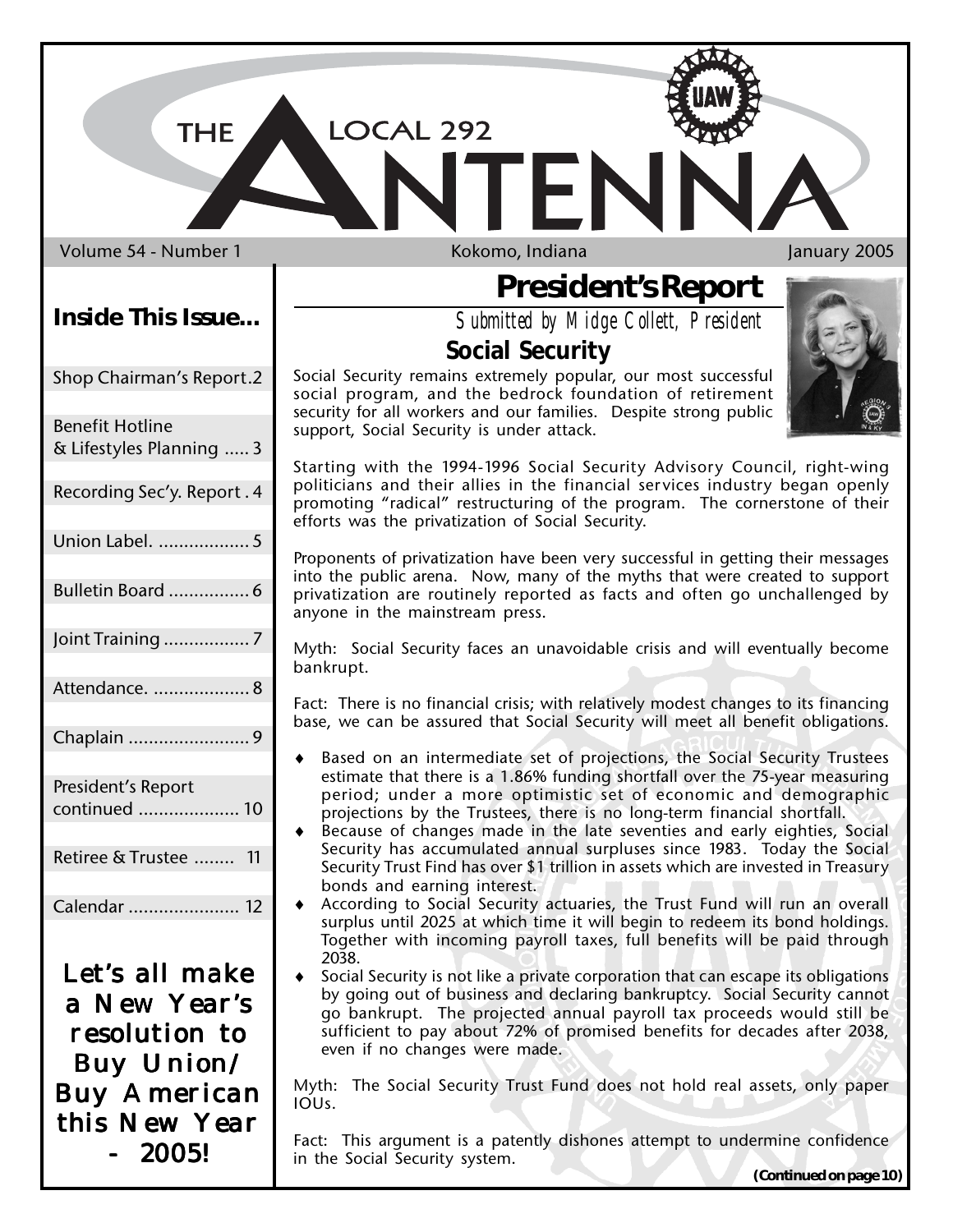### **Shop Chairman's Report**



*Rich Mince, Shop Chairman*

Hopefully everyone had a wonderful and safe holiday. As a result of the holidays, there have not been very many meeting days since my last month's report, so this report will be short and to the point.

I will begin my report with the S.E.L. count for December 1, 2004. The benchmark in production is 2,433, in skilled trades 856 for a total of 3,289. The actual S.E.L. protected in production is 1,792, in skilled 776, for a total of 2,568. The actual workforce in production is 1,701, in skilled 763, for a total of 2,464. Currently on leave of absence in production are 91, in skilled 13, for a total of 104. Total employment is now 2,568. The total hiring requirements are 96 in skilled trades and 557 in production, which reflects the carryover from the last agreement.

QUALITY REPORT - The customer PR/R's in December are three to date and the customer PPMs at the Kokomo Operations are three.

HEALTH & SAFETY - The latest report shows that we had two recordables and one lost workday case as we continue to do an excellent job in this area.

Last year was one of the most difficult and trying times in our nation and our workplace. We have had very unique and difficult decisions that were made and believe we now must make the best of those and go forward to better secure all of our futures.

> **In Solidarity and Wishing All a Great New Year!**

| Grievances submitted by Zone Committeemen - Broken down by Step - December 1, 2004 |           |          |                |          |          |          |  |
|------------------------------------------------------------------------------------|-----------|----------|----------------|----------|----------|----------|--|
| Committeeman                                                                       | Zone $#$  | 1st Step | $1^{1/2}$ Step | 2nd Step | 3rd Step | 4th Step |  |
| George Anthony                                                                     | Zone $#1$ | 0        | 35             | 130      |          |          |  |
| Dennis Marcum                                                                      | 7one #2   | 0        | 12             | 43       |          |          |  |
| Jay Brown                                                                          | Zone $#3$ | 0        | 20             | 30       |          |          |  |
| lim lustice                                                                        | Zone $#4$ | 0        | 8              | 35       |          |          |  |
| <b>Total Grievances at Each Step</b>                                               |           | O        | 75             | 238      | 10       |          |  |

#### **PUBLICATION POLICY— The deadline for submitting articles for The Antenna will be the 5th of the month.**

The Antenna shall be the voice of UAW members. No articles will be accepted which tend to ridicule or hold up to contempt any local union officer or member or policy of UAW Local 292. All articles must be signed. All articles must be approved by the Executive Board of Local 292 prior to publication. Opinions expressed here in are the opinions of the writers and not necessarily the opinions of the Editor of UAW Local 292.

**"Were it not for the labor press, the labor movement would not be what it is today, and any man who tries to injure a labor paper is a traitor to the cause." — Samuel Gompers**



**1201 W. Alto Rd., P.O. Box B, Kokomo, IN 46904 Ph. (765) 453-4600 or (800) 347-4254 Office Hours 7:30 a.m.—4:30 p.m.**

| <b>EXECUTIVE BOARD OFFICERS</b>                       |
|-------------------------------------------------------|
|                                                       |
|                                                       |
|                                                       |
| FINANCIAL SECRETARY/TREASURER  Stephen Newton         |
| TRUSTEES  Kenny Fisher, Jim Shelton & Chris McTaggart |
|                                                       |
|                                                       |
|                                                       |
|                                                       |

#### **SKILLED TRADE UNIT OFFICERS**

#### **UNIT CHAIRPERSONS**

| <b>SHOP COMMITTEE</b> |  |  |  |  |  |
|-----------------------|--|--|--|--|--|
|                       |  |  |  |  |  |
|                       |  |  |  |  |  |
|                       |  |  |  |  |  |
|                       |  |  |  |  |  |

#### **BENEFITS REPRESENTATIVES**

Phil Caraco, Billy Cantu, Anna Ward, Nick Kodrea & Georgia Zeigler Alternate-Mark McAlpin

**APPRENTICESHIP COMMITTEE**

Danny Nelson & Gary Shaw

**JOINT ACTIVITIES REPRESENTATIVE**

Lewis Hall

**JOINT TRAINING REPRESENTATIVES**

Lana Puterbaugh & Francis Van Camp

#### **A.D.A.P.T.** Mike Whiteman

| <b>SERVICE REPRESENTATIVES</b>                             |  |  |  |  |
|------------------------------------------------------------|--|--|--|--|
|                                                            |  |  |  |  |
| HEALTH & SAFETYMickey Atkisson, Mike Thomas & Francis Call |  |  |  |  |
|                                                            |  |  |  |  |
|                                                            |  |  |  |  |
| WORK FAMILY REPRESENTATIVE  Larry Etherington              |  |  |  |  |
| VETERANS AFFAIRS CHAIRPERSON  Ralph Coulter                |  |  |  |  |
| COMMUNITY SERVICE CHAIRPERSON  Diana Coomer                |  |  |  |  |
| COMMUNITY SERVICE CO-CHAIRPERSON  Mark McAlpin             |  |  |  |  |
| CHAPLAINCY CHAIRPERSON  Thelma Corbit                      |  |  |  |  |
|                                                            |  |  |  |  |
| CONSERVATION CHAIRPERSON  Charlie Skoog                    |  |  |  |  |
|                                                            |  |  |  |  |
| WOMEN'S COMMITTEE CHAIRPERSON  Georgia Zeigler             |  |  |  |  |
|                                                            |  |  |  |  |
|                                                            |  |  |  |  |
|                                                            |  |  |  |  |
| INDUSTRIAL HYGIENE TECHNICIAN  Kathy Wilson                |  |  |  |  |
|                                                            |  |  |  |  |

**EDITOR** Dianna Jones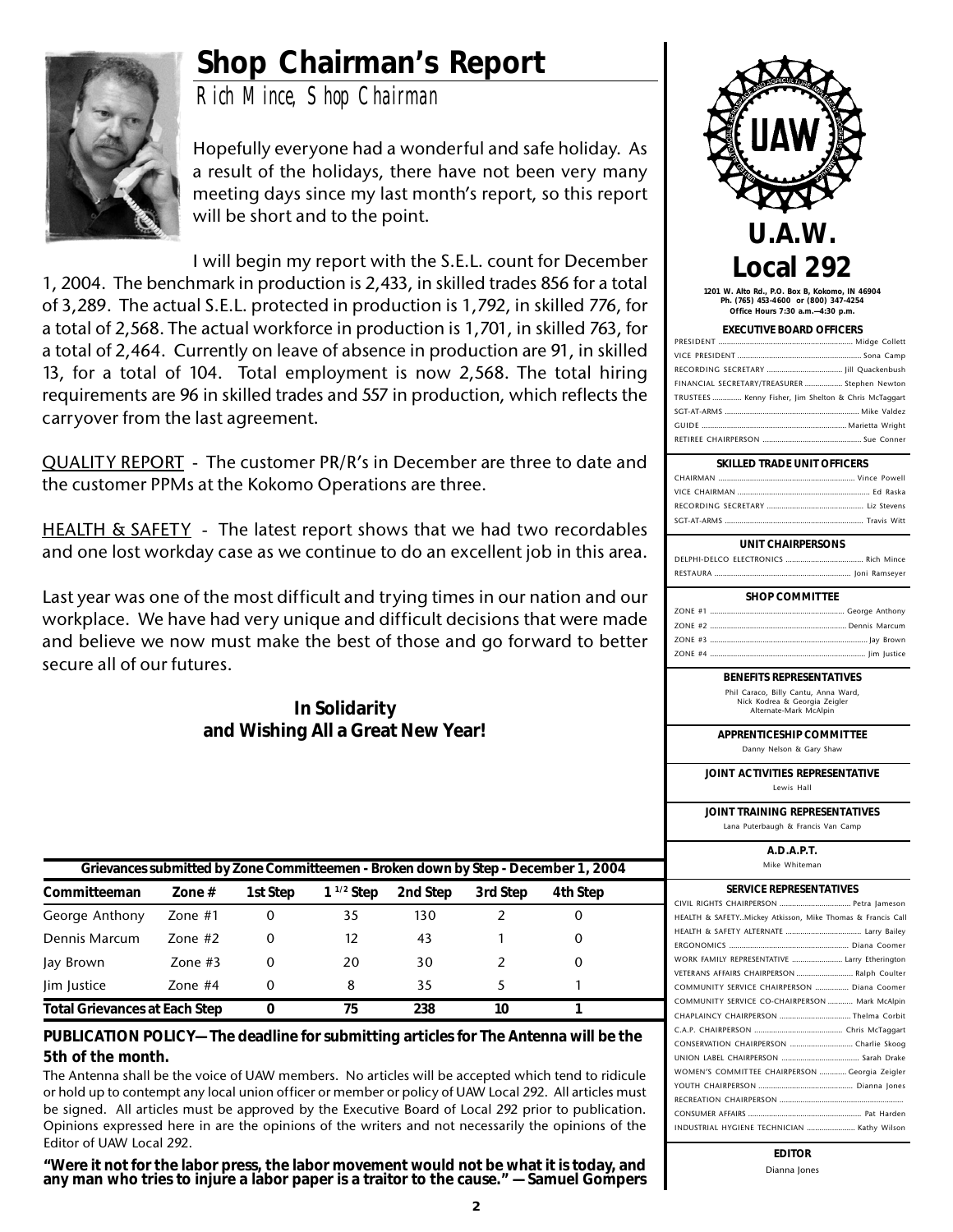# **Benefit Hotline . . .**

**Attention G.M. Retirees** -- Effective Jan 1, 2005, Fidelity Investment will not only be handling your investments, but will also be handling your health and life insurance and pension programs.

There will be one web site and a single toll-free number for savings plans, pension plans, health care, life insurance and other benefit services.

1. The web site *gmbenefits.com* is available 7 days a week 24 hours a day.

2. The single toll-free number is 1-800-489-4646.

3. Customer Service Associates will be available Monday thru Friday from 7:30 a.m. to 6:00 p.m. -- Eastern Time Zone -- for pension, health care, disability and life insurance inquiries.

4. The TTY service number for the hearing or speech impaired is 1-877-347-5225.

**Attention Delphi Active and Retirees** -- Effective January 1, 2005, pensions will be the only new benefit change for Delphi.

1. The single toll-free number is 1-877-389-2374.

2. Customer Service Associates will be available Monday thru Friday from 7:30 a.m. to 6:00 p.m. -- Eastern Time Zone -- for pension inquiries.

Pensions will handle:

- 1. Calculation and Estimates
- 2. Retirement Processing
- 3. Retiree Administration and Payments

Fidelity will only handle pensions for both active and retiree Delphi employees.

### **From your Benefit Section**

**Attention Blue Cross and Blue Shield Traditional**

**Care Network Members** -- You will be receiving new insurance cards. These new Health Care Identification Cards will provide the enrollee with a newly assigned unique identification number. This number is also commonly referred to as the Subscriber Number. This new Subscriber Number replaces the current Subscriber Number, which is the primary enrollees Social Security Number. It is important to note that the new Health Care Identification Cards will only be used by the specific carrier who assigned the number. For instance, the new I.D. Number cannot be used for interactions with the employees dental and vision carrier. Furthermore, these I.D. Numbers cannot be transferred between carriers, which means whenever an employee changes medical plans or carriers, their Health Care Identification Numbers cannot be transferred between carriers, which means whenever an employee changes medical plans or carriers, their Health Care Identification Number will change.

In addition, these numbers will not be available to the National Benefit Center.

It is also important to note that most G.M. and Delphi HMO's will continue to issue Health Care Identification Cards in accordance with their current practices and in accordance with any applicable state laws.

We will keep you updated on any other changes coming in the near future.

#### May you have a Happy and Blessed New Year!

### **The Lifestyles Planning Program "Design Your Successful Tomorrow"**

The Lifestyles Planning Program is a comprehensive pre-retirement planning and education program open to all hourly and salary employees and spouses or significant other. The sessions are organized into four 3-hour sessions. The subjects covered are Financial Planning, Legal Awareness and Planning, UAW-Delphi Benefits and Community Participation.

For more info or to register call Esther on 451-7550.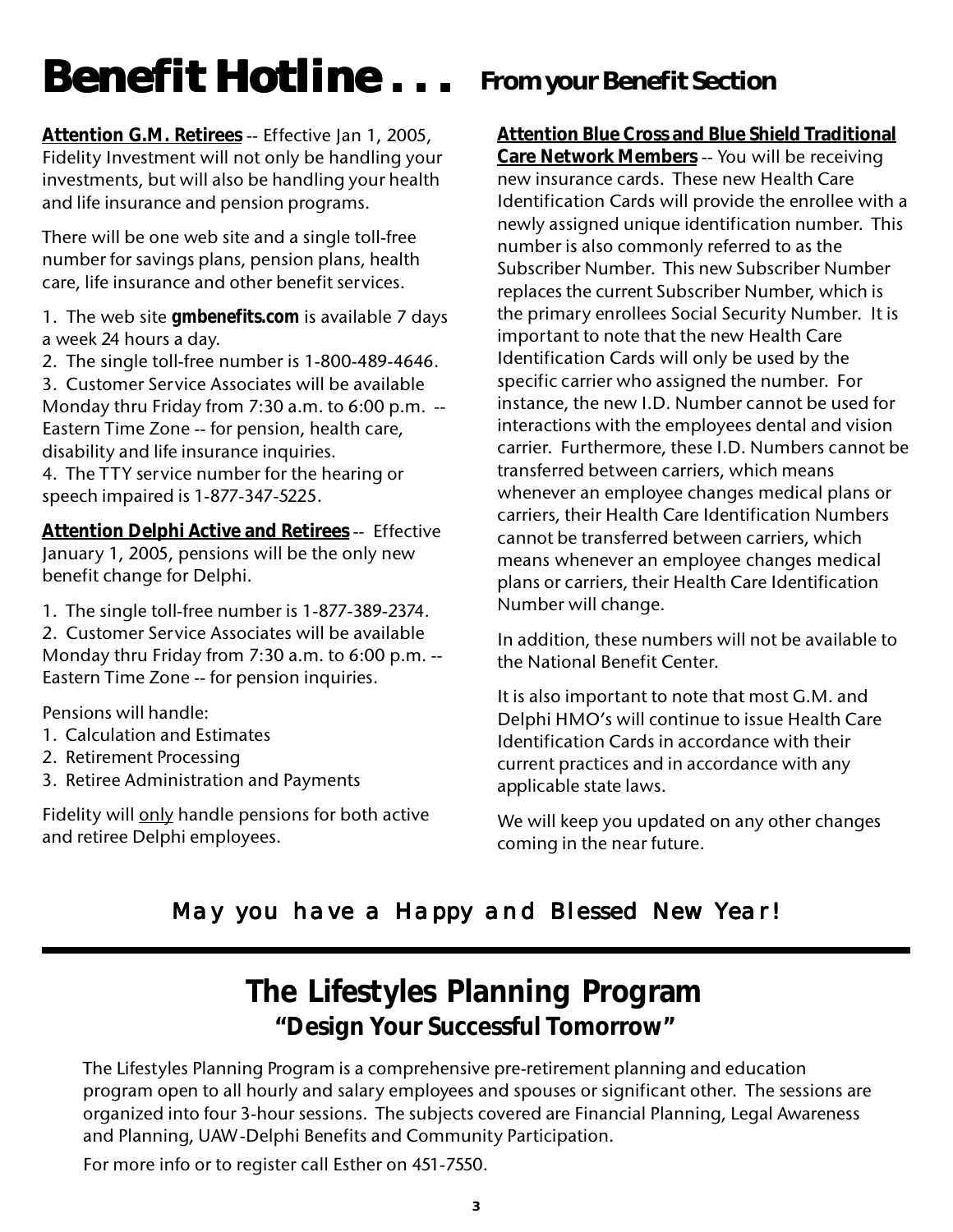

### **Recording Secretary's Report**

*Jill Quackenbush, Recording Secretary*

Over the past 3 years 1.8 million private sector jobs and 2.7 million manufacturing jobs have been lost. Nearly two-thirds of the jobs created between August 2003 and May 2004 were in low and minimum wage industries which provide no health

insurance and few or no benefits.

While the national unemployment rate was 5.9 percent in November, it was higher in many states, led by Oregon at 7.3 percent. Unemployment rates have increased in 45 states that are bleeding manufacturing

and high-tech jobs. Many U.S. jobs have gone to lowercost countries lacking protections for workers and the environment.

The future of jobs is low wage; most are in the service sector and do not require a college degree and pay low wages, defined by the labor department as less than \$25,760 a year.

Outsourcing over the past three years has led to 300,000 and 500,000 professional jobs lost since 2001. Researchers have estimated that as many as 14 million U.S. jobs will be shipped overseas.

Take a look at some of the companies that are at the head of the race to offshore white collar jobs (from www.techsunite.org -- sponsored by Washtech, the CWA-backed high technology organizing committee). This list only includes companies offshoring 1,000 or more jobs. The Washtech site documents 248,000 net jobs lost to date. It does not include any public sector offshore contracts, which account for at least another 250,000 lost jobs.

**BANKING, BROKERAGE, CREDIT, FINANCE, INSURANCE & INVESTMENT American Express** - 14,200\* Bank **of America** - 1,100 India Bank **of New York** - 1,000\* Capi**tal One** - 1,200 India Citi**bank** - 2,500 India Citi**corp** - 1,100 India HSBC **Ltd** - **5**,090 India J.P. **Morgan/Chase** - 5,840 British Columbia, Hong Kong & India Merr**ill Lynch** - 2,000 India Morg**an Stanley** - 1,050 Canada, India, Philippines

> **COMPUTERS & PERIPHERALS Dell** - 6,500 Russia, China, India **Hewlett Packard** - 2,400 India **IBM** - 3,947 India **Unysys** - 2,000 India

> > **CELL PHONES Motorola** - 1,000 India

**DATA PROCESSING Affiliated Computer Ser.** - 2,400 India **Argelent Technologies** - 1,200 India **First Date** - 1,000\* **Office Tiger** - 1,600 India

**ENERGY Shell Oil** - 3,200 India & Malaysia

**INTERNET SERVICES Google** - 2,000 India **Earthlink** -1,300 Philippines

**MANAGEMENT CONSULTING Accenture** - 10,000 India **EDS** - 20,000 India, Maylasia, Hungary, Mexico **Ernst & Young** (Now Capgemeni) - 1,200 India, China & Philippines **Fluor** - 1,200 India, Poland & Philippines **Igate Corp.** - 1,000 Bangalore **Infogain** - 1,000 India

> **MANUFACTURING Boeing** - 5,000 Russia **Carrier** - 1,200\* **General Electric** - 14,000 India **General Motors** - 1,000 Canada

**Mattel** - 1,000\*

**NEWS Reuters** - 3,600 India

**SHIPPING** Federal Express - 1,000\*

**SOFTWARE Cisco** - 2,300 India **Intuit** - 3,000\* **Keane** - 6,000 India **Oracle** - 3,200 India & China

**TELECOMMUNICATIONS SBC Communications** - 4,520\* **Sprint** - 3,000\* **MCI** - 7,500 Argentina **Bell South** - 1,000\*

#### **TRAVEL**

**British Airways** - 3,000\* **Delta Airlines** - 6,200 India, Philippines **Sabre Holdings** (Owns Travelocity) - 6,200\*

> **\*Location not reported** *Source: Label Lettter Sept./Oct. 2004*

### **DivorceCare ..... Someone You Know Is Hurting**

It's hard to know how to help someone who is going through a divorce. It takes a long time and a lot of work to heal the pain that comes with the breakup of a marriage.

DivorceCare is a special weekly seminar and support group just for people who are separated or divorced. If you know someone going through a

divorce, make sure they know about DivorceCare. It might just be the best thing you could do to help. Meetings are Mondays 6:30-8:30 p.m. @ Crossroads Church.

Call 453-4626 to register.

Call Shirley Rinehart for more info.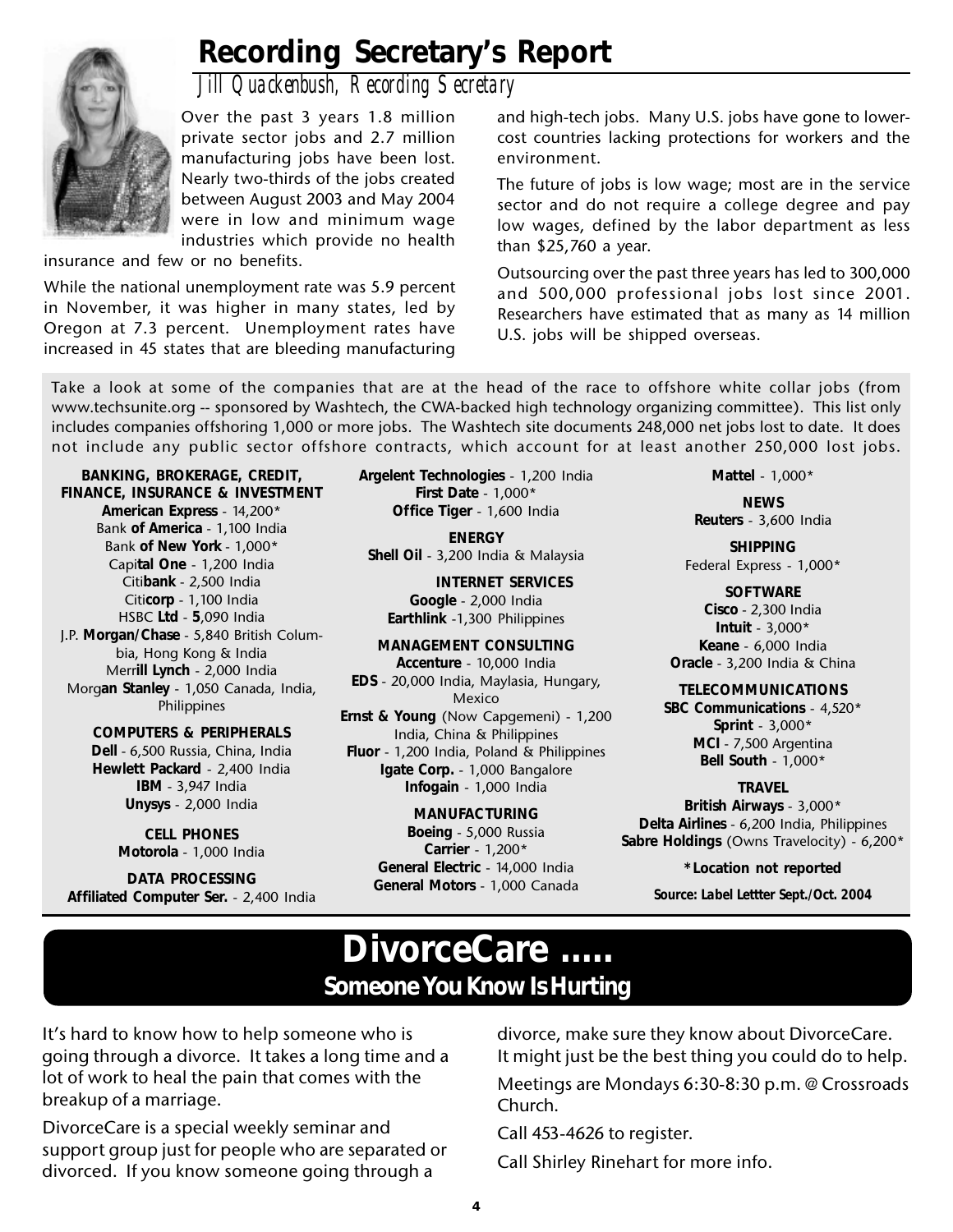### **Union Label Report**

#### *Submitted by Sarah Drake, Union Label Chairperson*

In a letter to his CWA union brothers and sisters, President Morton Bahr said, "Cingular is the only wireless company that can, and does, proclaim that it is Proud to be a Union Company. More than 20,000 CWA members work for Cingular as technicians, customer service representatives and sales employees in Cingular Stores. Cingular takes the high-road approach to labor relations, supporting neutrality and card-check organizing rights, and working with CWA to build a positive partnership."

By working with Cingular - the second largest wireless company in the U.S. and a *unionized company* - Union Plus Cingular Wireless Discounts help union members save, dial and talk any time and anywhere.

The discount is not available at Cingular stores or through Cingular's regular 800 number or website.

**New and existing Cingular customers**: Call **1-800- 356-9752 or visit website: www.unionplus.org/ cingular-wireless.cfm** and ask for the Union Plus rate to get details about exclusive Cingular wireless deals in your area. Your monthly access charges will be 5% off of the selected regional and national plans. Available wherever Cingular wireless service is offered.

*Union-member-only discounts* and benefits for new and current Cingular wireless customers include:

- **5% savings** on Cingular monthly access charges for selected regional, national and local plans
- 2 year contract required for *new* customers
- 11 month extension for *existing* customers
- Easy-to-understand, affordable rate plans
- Excellent customer service

*Rules and Restrictions:*

- 2 year contract with Cingular wireless required for new customers
- 11 month contract extension required for existing Cingular wireless customers.
- Not all rate plans are eligible to receive Cingular wireless discounts. Offer excludes promotional plans, family plans and \$19.99 plans. Cingular reserves the right to deny an application for discount if a customer is not on a discount eligible rate plan.

Whether you want a cell phone for emergencies or for reasonable long distance packages, we have a plan for you. Already have a phone, but looking for a better deal? Check out your Cingular wireless discounts.

*Source: www.unionplus.org and www.cwa-union.org/ cingular/discounts.asp*

#### **2005 Cars and Trucks** Built by UAW members

**CARS**

Buick LeSabre Buick Park Avenue Cadillac CTS Cadillac DeVille Cadillac STS Cadillac XLR Chevrolet Cavalier\* Chevrolet Cobalt\* Chevrolet Corvette Chevrolet Malibu Chevrolet Malibu Maxx Chrysler Sebring Dodge Neon Dodge Stratus Dodge Viper Ford Five Hundred Ford Focus\* Ford Freestyle Ford GT Ford Mustang Ford Taurus Ford Thunderbird Lincoln LS Lincoln Town Car Mazda 6 Mercury Montego Mercury Sable Mitsubishi Eclipse Mitsubishi Galant Pontiac Bonneville Pontiac G6 Pontiac Grand Am Pontiac Solstice Pontiac Sunfire\* Pontiac Vibe Saturn ION Saturn L300 Toyota Corolla\*

#### **PICKUP TRUCKS**

Chevrolet Colorado Chevrolet Silverado\* Chevrolet SSR Dodge Dakota Dodge Ram\* Ford F-series\* Ford Ranger GMC Canyon GMC Sierra\* Lincoln Mark LT Mazda B-series Toyota Tacoma\* **SUVs**

Cadillac Escalade\* Cadillac SRX Chevrolet Blazer

Chevrolet Suburban\* Chevrolet Tahoe Chevrolet Trail Blazer EXT Dodge Durango Ford Escape/Escape Hybrid Ford Excursion Ford Expedition Ford Explorer Ford Explorer Sport Trac GMC Envoy XL GMC Envoy XUV GMC Yukon/Denali GMC Yukon XL\* Hummer H1 Hummer H2 Hummer H2 SUT Isuzu Ascender (7-passenger) Jeep® Grand Cherokee Jeep® Liberty Jeep® Wrangler Lincoln Aviator Lincoln Navigator Mazda Tribute Mercury Mariner Mercury Mountaineer Mitsubishi Endeavor Saturn VUE

#### **VANS**

Buick Terraza Chevrolet Astro Chevrolet Express Chevrolet Uplander Chevrolet Venture Chrysler Town & Country\* Dodge Caravan\*/Grand Caravan\* Ford E-series GMC Safari GMC Savana Pontiac Montana Saturn Relay

Note: Vehicles marked with an asterisk are produced in more than one country, but all models made in the United States are assembled by UAW members. To be sure the vehicle you are buying is assembled in the United States, check the window sticker, which will list the location of final assembly, and the Vehicle Identification Number (VIN), which is attached to the driver's side of the dashboard. A VIN beginning with "1," "4" or "5" means the vehicle was assembled in the United States.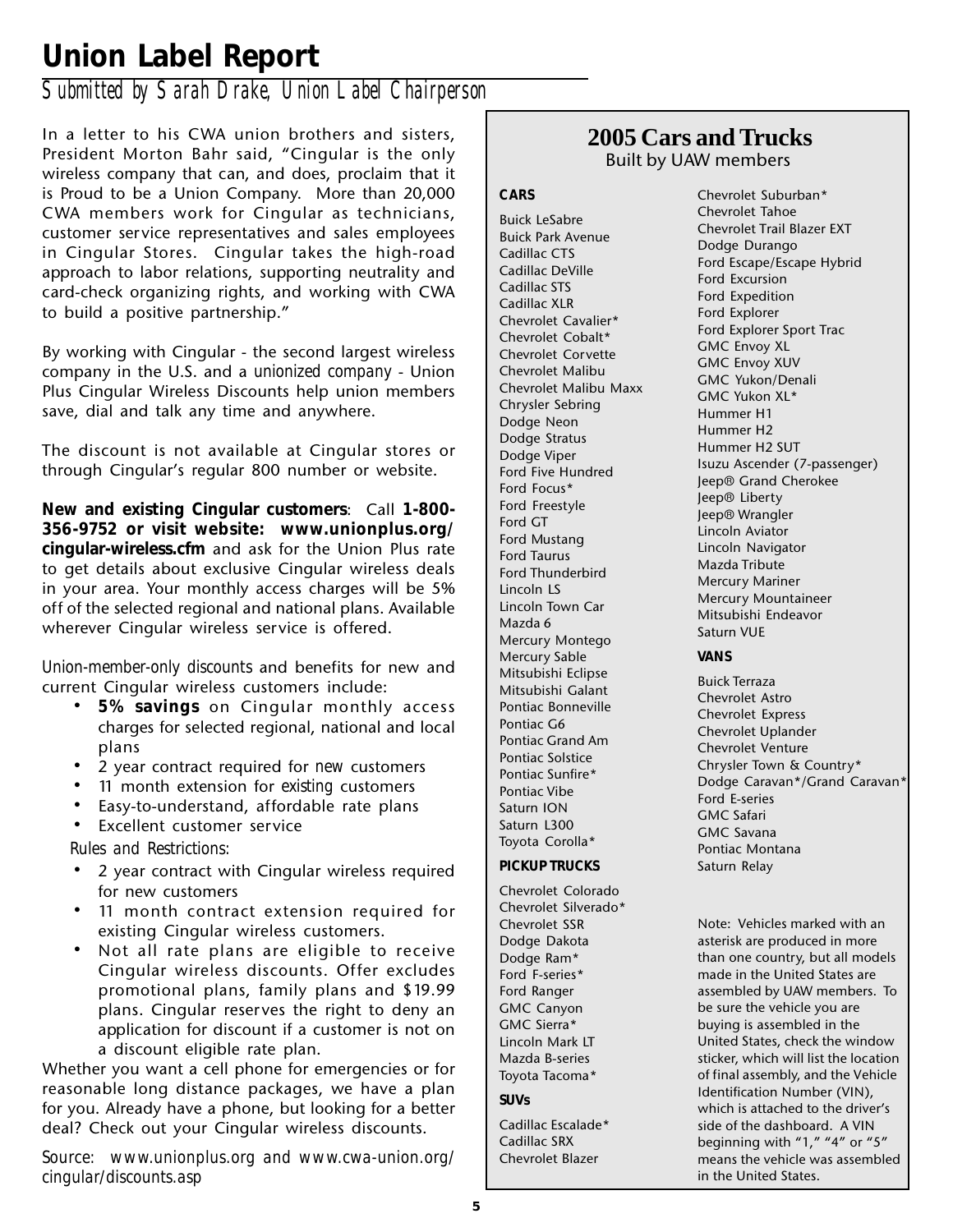### **2005 RETIREE MEETINGS**

| <b>JANUARY 10</b>  | M  |
|--------------------|----|
| <b>FEBRUARY 14</b> | ЛU |
| <b>MARCH 14</b>    | JU |
| <b>APRIL 11</b>    | AL |

AY 9 SEPTEMBER 12 **FEBRUARY 13** OCTOBER 10 LY 11 **NOVEMBER 14 APRIL 11 AUGUST 8 \*DECEMBER 10** 

**ALL REGULAR MONTHLY DINNERS - 11:30 A. M. - PITCH-IN ALL MONTHLY MEETINGS - 12:30 P. M. - 2nd MONDAY AT UAW LOCAL 292, 1201 WEST ALTO ROAD, KOKOMO**

**\*CHRISTMAS PARTY -- Sat., Dec. 10, 2005 - 12 noon CATERED -- Johanning Civic Center, 1500 N. Reed Rd., Kokomo**

**\*(Meeting is tentatively scheduled and is subject to a date change). Some meetings are also subject to cancellation by membership motion and vote.**

**Clip and Save**

### **Educational Meeting**

**at UAW Local 292, 1201 W. Alto Rd. on February 10, 2005 7:30 a.m., 12:30 & 4:00 p.m.**

**Guest Speaker - Barry Macey Topic - Outsourcing**

### **FLORIDA DELCO/DELPHI REUNION LUNCHEON**

**THURSDAY, MARCH 10, 2005 9:30 A.M. SOCIAL HOUR 11:30 A.M. LUNCH**

**\$20.00 PER PERSON -- MENU: BUFFET**

**SAVANNAH CENTER, 1545 BUENA VISTA BLVD., THE VILLAGES, FL 32159**

**RESERVATIONS MUST BE RECEIVED BY MARCH 1, 2005**

**MAKE CHECKS PAYABLE TO: WINIFRED A. FEWELL**

**COMPLETE FORM BELOW AND MAIL TO: WINIFRED A. FEWELL, 701 DEL ROSARIO ST., THE VILLAGES, FL 32159-9269 352-259-0201 or e-mailpoohwaf@aol.com**

COME EARLY AND VISIT WITH YOUR FORMER CO-WORKERS!

**NAME(S) \_\_\_\_\_\_\_\_\_\_\_\_\_\_\_\_\_\_\_\_\_\_\_\_\_\_\_\_\_\_\_\_\_\_\_\_\_\_\_\_\_\_\_\_\_\_\_\_\_\_\_\_\_\_\_\_**

**ADDRESS \_\_\_\_\_\_\_\_\_\_\_\_\_\_\_\_\_\_\_\_\_\_\_\_\_\_\_\_\_\_\_\_ CITY \_\_\_\_\_\_\_\_\_\_\_\_\_\_\_\_\_\_\_**

**STATE \_\_\_\_\_\_\_\_\_\_ ZIP \_\_\_\_\_\_\_\_\_\_\_\_\_ PHONE (\_\_\_\_\_\_)\_\_\_\_\_\_\_\_\_\_\_\_\_\_\_\_\_**

| <b>Retirement Report</b> |  |
|--------------------------|--|
|                          |  |

Phyllis J. Meir

### **Hoover Hearin**



**Start the New Year right w**

**Purchase a new hearing instrum through your UAW insurance p give you a year's supply of batt of-charge (twelve 4 packs, valu**

**Call 453-5741 or (800-944-8485 appointment at your Local 292 are 8:30 a.m. to 4:30 p.m. Use** 

> **Hoover Hearing UAW Local 1201 West Alt Kokomo, IN 4**

**Take advantage of this offer. Y ies for a year and will realize a** 

*Close friends and relatives are also We look forward to serving you!*

**ATTENTION RETIREE** January 11 then February 8  $@$ 

**Former Dept. 960 Plastic w** January 27 @ Golden

**FAB III Get Together! Retire** January 5 then February 2  $@$  G Call Mary Welcher

> **Retirees and Active Empl** January 26  $@$  Lincoln S

**E-MAIL ADDRESS \_\_\_\_\_\_\_\_\_\_\_\_\_\_\_\_\_\_\_\_\_\_ AMT. ENCLOSED \$\_\_\_\_\_\_\_\_\_\_\_**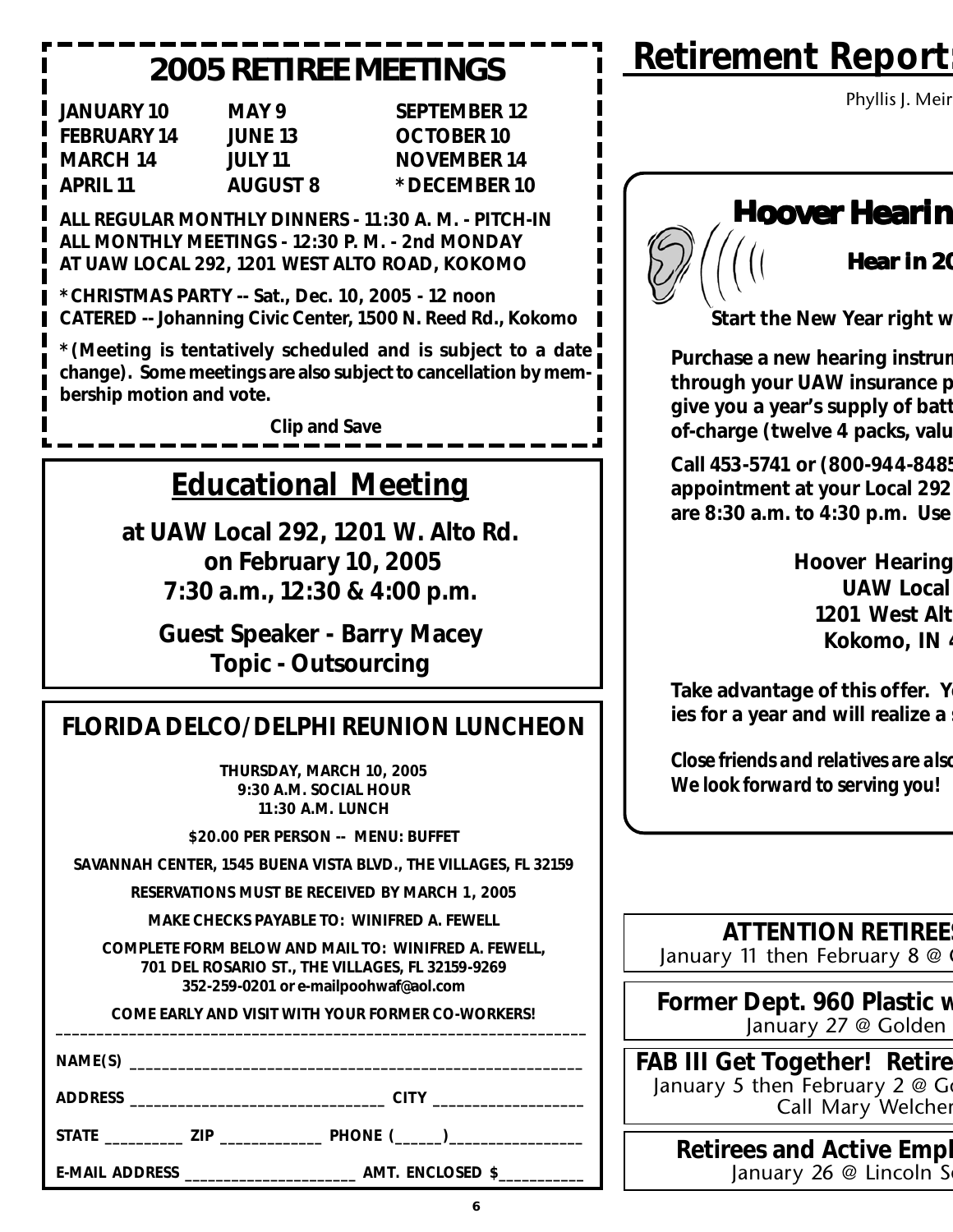**UAW/Delphi Electronics & Safety Joint Training Spring 2005 Class Schedule - Jan thru May (May thru July will be printed in Antenna next month)**

| SESSION 1-January 10-February 4                                                                     |
|-----------------------------------------------------------------------------------------------------|
| Keyboarding Tue/Thur AM 1/11,13,18,20                                                               |
| Keyboarding Tue/Thur PM 1/11,13,18,20                                                               |
| Every Key's Purpose Mon AM 1/10<br>Every Key's Purpose Mon PM 1/10                                  |
| Book Bug Club Thur 1/13,2/10,3/10,4/14,5/12,6/9                                                     |
| <b>Computer Orientation Tue AM 1/18</b>                                                             |
| <b>Computer Orientation Tue PM 1/18</b>                                                             |
| <b>Computer Orientation Wed AM 1/19</b>                                                             |
| <b>Computer Orientation Wed PM 1/19</b>                                                             |
| Windows Brush Up Thur AM 1/20                                                                       |
| Spelling Workshop Mon AM 1/24                                                                       |
| Spelling Workshop Mon PM 1/24                                                                       |
| Brain Teasers-Word Thur AM 1/27                                                                     |
| Windows Mon/Wed AM 1/24,26,31, Feb 2                                                                |
| Windows Mon/Wed PM 1/24,26,31, Feb 2                                                                |
| Windows Tue/Thur AM 1/25,27, Feb 1,3                                                                |
| Windows Tue/Thur PM 1/25,27, Feb 1,3                                                                |
| Plato Workshop Mon 7-8 AM 1/28 thru 4/25                                                            |
| Plato Workshop Mon 1-2 PM 1/28 thru 4/25                                                            |
| Plato Workshop Mon 3:30-4:30 PM 1/28-4/25                                                           |
| Tech Prep Tue 12-2 PM 2/1 thru 5/3                                                                  |
| Tech Prep Tue 3:30-5:30 PM 2/1 thru 5/3                                                             |
| Tech Prep Wed 7-9 AM 2/1 thru 5/3                                                                   |
| SESSION 2-February 7-March 4                                                                        |
| <b>Iron-On Transfers Mon AM 2/7</b>                                                                 |
| Iron-On Transfers Mon PM 2/7                                                                        |
| Valentine Cards Tue AM 2/8                                                                          |
| Valentine Cards Tue PM 2/8                                                                          |
| Valentine Candy Wrappers Wed AM 2/9                                                                 |
| <b>Computer Cleaning Thur AM 2/10</b>                                                               |
| <b>Computer Cleaning Thur PM 2/10</b>                                                               |
| Scan/Photo Editing Mon AM 2/14 and 2/21                                                             |
| Scan/Photo Editing Mon PM 2/14 and 2/21                                                             |
| Word I Tue AM 2/15, 22, Mar 1<br>Word I Tue PM 2/15, 22, Mar 1                                      |
| Web Page Design Thur AM 2/17/-3/3                                                                   |
|                                                                                                     |
| Intro to Access Wed AM 2/16,23, Mar 2                                                               |
| Favorite Web Sites Thur AM 2/24                                                                     |
| Add/Remove Programs Fri AM 2/25                                                                     |
| Print Screen Workshop Fri AM 3/4                                                                    |
| SESSION 3-March 7-March 31                                                                          |
| Windows 2000 Mon AM 3/7,14,21                                                                       |
| Windows 2000 Mon PM 3/7,14,21                                                                       |
| Word II Tue AM 3/8,15,22                                                                            |
| Word II Tue PM 3/8,15,22                                                                            |
| Publisher I Wed AM 3/9,16,23                                                                        |
| Adv PowerPoint Thur AM 3/10, 17,24                                                                  |
| Recipes on the NET Thur AM 3/17                                                                     |
|                                                                                                     |
| Access Recipe Project Tue AM 3/29                                                                   |
| Access Recipe Project Tue PM 3/29                                                                   |
| Styles, Templates FP Tue AM 3/29                                                                    |
| Call Me Cards Wed AM 3/30                                                                           |
| Embed, Link and PS Thur AM 3/31                                                                     |
| SESSION 4-April 4-April 29                                                                          |
| Word I Mon/Tues AM 4/4, 5                                                                           |
| Excel I Mon AM 4/11,18,25                                                                           |
| Excel   Mon PM 4/11,18,25                                                                           |
| PowerPoint I Tue AM 4/12,19,26                                                                      |
| PowerPoint I Tue PM 4/12,19,26                                                                      |
| Advanced Publisher Wed AM 4/13,20,27                                                                |
| Browse and Surf Thur AM 4/14                                                                        |
| Envelopes/Labels in Word Fri AM 4/15                                                                |
| End E-Mail Insanity Thur AM 4/21                                                                    |
| Downloading Thur AM 4/28<br>Brain Teasers-Logic Thur AM 4/28<br>Organize Computer Files Fri AM 4/29 |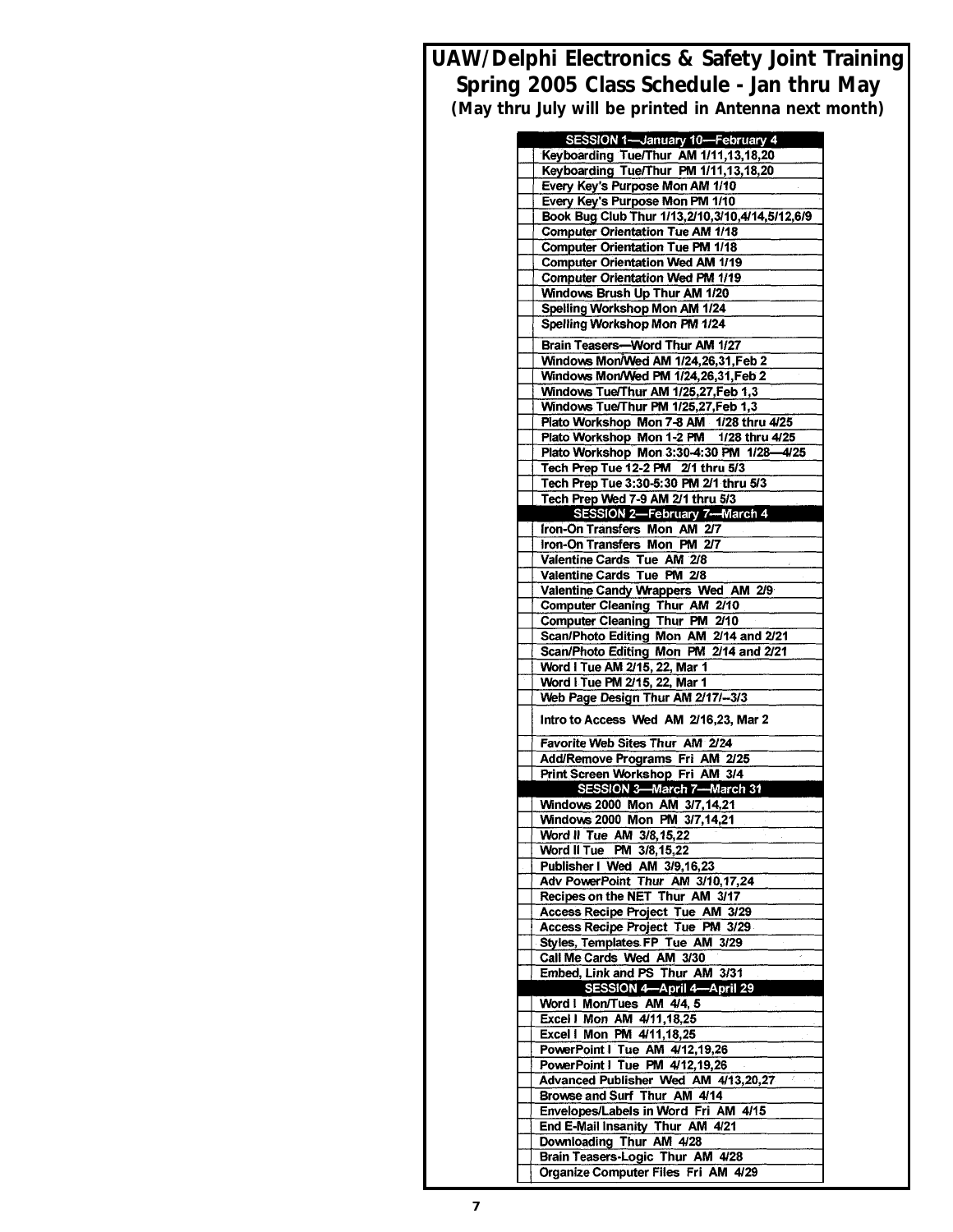### **Membership Meeting Attendance - 2004**

| NAME                                              |        | OCT NOV DEC | <b>NAME</b>                                                 | OCT NO |        |
|---------------------------------------------------|--------|-------------|-------------------------------------------------------------|--------|--------|
| <b>Executive Board</b>                            |        |             | <b>Health and Safety Training</b>                           |        |        |
| Midge Collett, Pres.                              | P      | P           | <b>Butch Memmer</b>                                         | E      | E      |
| Sona Camp, V. Pres.                               | P      | P           | Larry Katra                                                 | P      | E      |
| Jill Quackenbush, Rec. Secy.                      | P      | P           | Eric Truax                                                  | E      | E      |
| Stephen Newton, Fin. Secy.                        | P      | P           |                                                             |        |        |
| Ken Fisher, Trustee                               | ٧      | v           | Human Resource Development                                  |        |        |
| Jim Shelton, Trustee                              | P      | P           | <b>Esther Tressler</b>                                      | UB     | P      |
| Chris McTaggart                                   | P      | P           | Tom Gaddy                                                   | P      | P      |
| Mike Valdez, Sqt. at Arms                         | P      | P           | Steve Alexander                                             | P      | P      |
| Marietta Wright, Guide                            | P      | P           | Lloyd Hinkle                                                | P      | P      |
| Thelma Corbit, Chaplin                            | P      | P           | <b>Industrial Hygienist Tech</b>                            |        |        |
| <b>Shop Committee</b>                             |        |             | Kathy Wilson                                                | P      | V      |
| Rich Mince, Shop Chairman                         | P<br>P | P<br>P      |                                                             |        |        |
| George Anthony - Zone 1                           | V      | P           | <b>Civil Rights</b>                                         |        |        |
| Dennis Marcum - Zone 2                            | E      | P           |                                                             |        |        |
| Jay Brown - Zone 3<br>Jim Justice - Zone 4        | P      | P           |                                                             |        |        |
|                                                   |        |             | E.A.P.                                                      |        |        |
| <b>District Committeepersons &amp; Alternates</b> |        |             | Larry Etherington                                           | P      | P      |
| Stan Johnson - Dist. 1<br>Dave McDaniel - Alt. 1  | v<br>P | P<br>v      | <b>Apprentice Committee</b>                                 |        |        |
| Danny Hiatt - Dist. 2                             | P      | P           | Gary Shaw                                                   | P      | P      |
| Mike Hosler - Alt. 2                              | V      | V           | Danny Nelson                                                | P      | v      |
| Jerry Shirley - Dist. 3                           | P      | P           |                                                             |        |        |
| James Surface - Alt. 3                            | P      | v           | <b>Suggestion Coordinator</b>                               |        |        |
| Ginny McMillan - Dist. 4                          | P      | v           | Jennifer Marschand                                          | E.     | P      |
| Joe Hoban - Alt. 4                                | P      | P           |                                                             | E      | P      |
| Kittie Ailes - Dist. 5                            | P      | P           | Janet Elson                                                 |        |        |
| Faith Cook - Alt. 5                               | P      | v           | Joint Activities Rep.                                       |        |        |
| Marquita Cherry - Dist. 6                         | P      | P           |                                                             |        |        |
| Shawn Nevin - Alt. 6                              | P      | P           | Lewis Hall                                                  | P      | P      |
| Rick McFall - Dist. 7                             | E      |             | Joint Training Reps.                                        |        |        |
| Jim Nelson - Alt. 7                               | ٧      | E           |                                                             |        |        |
| Mashall Ewing - Dist. 8                           | P      | P           | Lana Puterbaugh                                             | P      | P      |
| Sue Clark - Alt. 8                                | P      | E           | Francis VanCamp                                             | P      | P      |
| Furman Brewster - Dist. 9                         | P      | P           |                                                             |        |        |
| Nick Farkas - Alt. 9                              | P      | P           | <b>Skill Center</b>                                         |        |        |
| Mike Karrigan - Dist. 10                          | P      | P           | Karen Kodrea                                                | P      | P      |
| Chuck Dumoulin - Alt. 10                          | E      | P           |                                                             |        |        |
| Becky Bell - Dist. 11                             | P      | P           | <b>Quality Network</b>                                      |        |        |
| Kyle Toliver - Alt. 11                            | P      | P           | Mike Barrett                                                | P      |        |
| Larry Kerns - Dist. 12                            | P      | P           |                                                             |        |        |
| Matt Snyder - Alt. 12                             | P      | P           |                                                             |        |        |
| Dan Sparks - Dist. 13<br>Wayne Conwell - Alt. 13  | V<br>P | P<br>P      | <b>STANDING COMMITTEES</b>                                  |        |        |
| <b>Skilled Trades Officers</b>                    |        |             |                                                             |        |        |
| Vince Powell                                      | P      | P           | C.A.P.                                                      |        |        |
| Ed Raska                                          | P      | P           | Chris McTaggart                                             | P      | P      |
| Elizabeth Stevens                                 | v      | P           |                                                             |        |        |
| Travis Witt                                       | P      | P           | <b>Union Label</b>                                          |        |        |
| <b>Benefits</b>                                   |        |             | Sarah Drake                                                 | E.     | p      |
| Nick Kodrea                                       | P      | P           | <b>Civil Rights</b>                                         |        |        |
| Georgia Zeigler                                   | P      | P           |                                                             |        |        |
| Anna Ward                                         | P      | P           |                                                             |        |        |
| <b>Billy Cantu</b>                                | P      | P           | <b>Community Services</b>                                   |        |        |
| Phil Carraco                                      | P      | P           |                                                             |        |        |
| Mark McAlpin - Alt.                               | P      | P           | Diana Coomer, Chairperson<br>Mark McAlpin, Co-Chairperson P | P      | P<br>S |
| <b>Health and Safety</b>                          |        |             | <b>Women's Committee</b>                                    |        |        |
| Mike Thomas                                       | P      | P           | Georgia Zeigler                                             | P      | P      |
| Micky Atkinson                                    | P      | P           |                                                             |        |        |
| Francis Call                                      | P      | P           | <b>Consumer Affairs</b>                                     |        |        |
| Larry Bailey - Alt.                               | P      | P           | Pat Harden                                                  | S      | E      |
|                                                   |        |             |                                                             |        |        |

|            | E<br>P  | Ε<br>E | Conservation                  |
|------------|---------|--------|-------------------------------|
|            | E       | E      | Charlie Skoog                 |
| elopment   |         |        | Veterans Affai                |
|            | UB<br>P | P      | Ralph Coulter                 |
|            | P       | P<br>P | Youth                         |
|            | P       | P      | Dianna Jones                  |
| ch         |         |        | A.D.A.P.T.                    |
|            | P       | v      | Mike Whitemar                 |
|            |         |        | Editor/Comm                   |
|            |         |        | Dianna Jones                  |
|            | P       | P      | <b>Election Comr</b>          |
| e          |         |        | Shirley Rhineha               |
|            | P       | P      | Shannon Willis<br>Sarah Drake |
|            | P       | ٧      | Amanda White                  |
| эr         |         |        |                               |
|            | E<br>E  | P<br>P |                               |
|            |         |        |                               |
|            | P       | P      |                               |
|            |         |        |                               |
|            | P       | P      |                               |
|            | P       | P      |                               |
|            |         |        |                               |
|            | P       | P      | <b>Union</b>                  |
|            |         |        |                               |
|            | P       | v      |                               |
|            |         |        |                               |
| <u>EES</u> |         |        |                               |
|            |         |        |                               |
|            | P       | P      |                               |
|            |         |        |                               |
|            | E       | p      |                               |
|            |         |        |                               |
|            |         |        |                               |
|            |         |        |                               |
| son        | P       | P      |                               |

| Recreation                   |   |   |  |
|------------------------------|---|---|--|
| Conservation                 |   |   |  |
| Charlie Skoog                | P | P |  |
| Veterans Affairs             |   |   |  |
| Ralph Coulter                | P | E |  |
| Youth                        |   |   |  |
| Dianna Jones                 | P | P |  |
| A.D.A.P.T.                   |   |   |  |
| Mike Whiteman                | P | P |  |
| <b>Editor/Communications</b> |   |   |  |
| Dianna Jones                 | P | P |  |
| Election Committee           |   |   |  |
| Shirley Rhinehart            | F | P |  |
| Shannon Willis               | F | P |  |
| Sarah Drake                  | E | P |  |
| Amanda Whiteman              | S | P |  |

**NAME OCT NOV DEC NAME OCT NOV DEC NAME OCT NOV DEC**

#### **December Meeting Cancelled**

| KFY                      |
|--------------------------|
| <b>E-Excused</b>         |
| P-Present                |
| S-Sick                   |
| V-Vacation               |
| <b>UB-Union Business</b> |
|                          |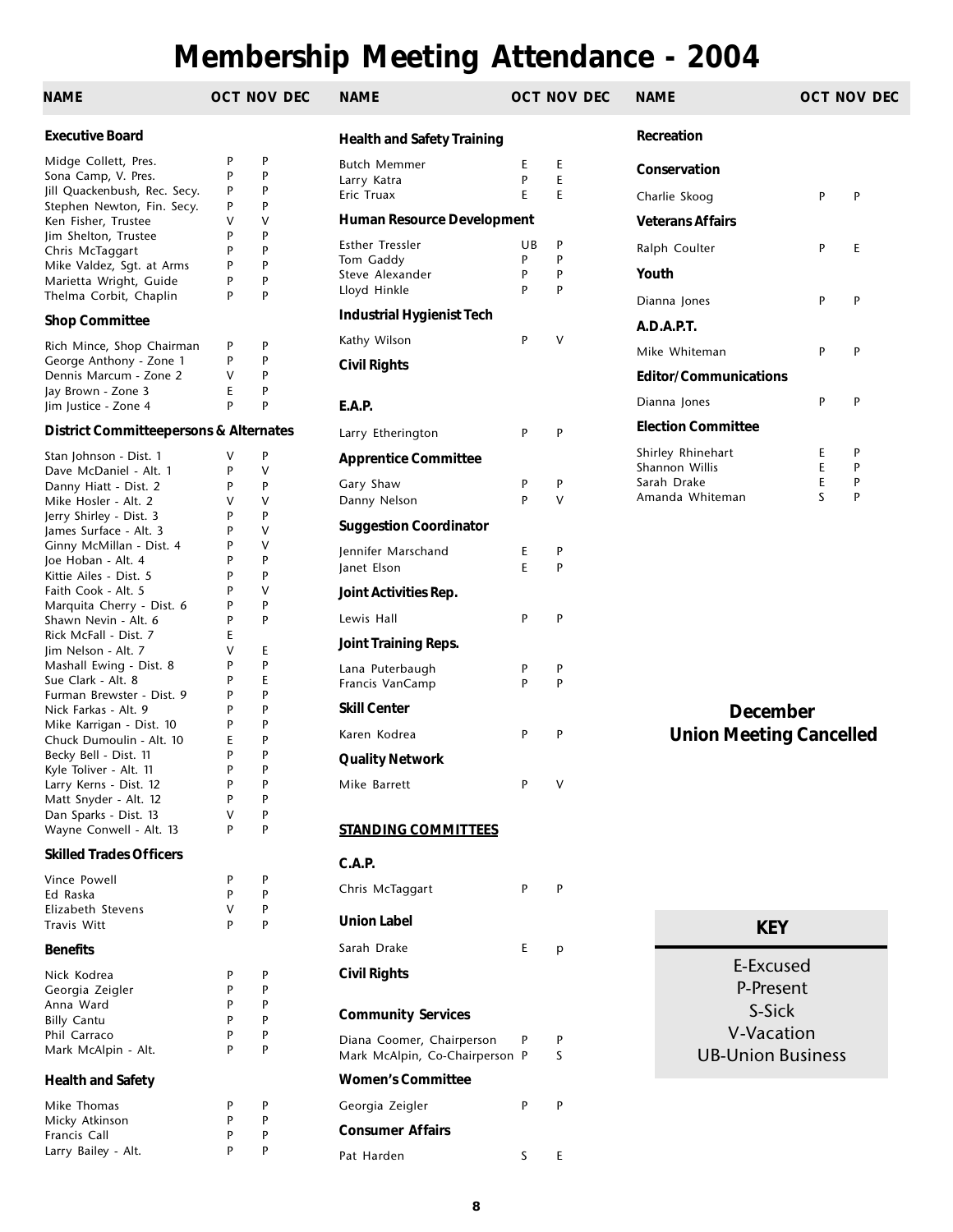| <b>Edward Donnell</b> |
|-----------------------|
| Cevila Huffman        |
| Steven Jones          |
| Richard McNary        |
| Mabel Wagner          |

(Retired) (Retired) (Retired) (Retired) (Retired)

#### **With Sympathy:**

We extend our sympathy to… The following members who have lost loved ones during the month:

Bob Kuntz Katrina Beroney Joanna Harrold Sharon Fouch Roger Gilvin Mary McClish Theresa Rogers **Fig. 10.13 Fig. 2.13 Fig. 2.13 Fig. 2.13 Fig. 2.13 Fig. 2.13 Fig. 2.13 Fig. 2.13 Fig. 2.13 Fig. 2.13 Fig. 2.13 Fig. 2.13 Fig. 2.13 Fig. 2.13 Fig. 2.13 Fig. 2.13 Fig. 2.13 Fig. 2.13 Fig. 2.13 Fig. 2.13 Fig.** Laura Dwigans **Patricia Kuntz** Netta Morrow David Shepherd Richard Thatcher Ron Carter John Trusty Gerald Roberts Barbara S. Flick Barbara J. Flick Larry Flick Shirley Flick Jerry Flick

Dusty Campbell Shirley Heinzman

### *Thank You!*

#### **Bibles . . .**

John and Sherri Durham & Shirley Heinzman

#### ■ Special Thank Yous . . .

The Veterans Committee of UAW Local 292 would like to thank you so much for your donations for the Veterans in the Marion, Indiana Veterans Hospital.

We gave hats, gloves, scarves, socks, lotion, powder, soap and Christmas stockings.

Thanks to Dept. 8436, Eriks, C.C.X. Trucking, A.D.I., & UAW Local 292.

*Submitted by Faith Cook, Veterans Comm. Member*

\* \* \* \* \* \* \* \* \* \* \* \* \* \* \*

Thank you for giving me the opportunity of being the United Way Loaned Associate 2004, representing UAW Local 292 and Delphi.

Also thanks to each and every one of you for a job well done.

I appreciate the hard work that everyone put forth and everyone's efforts to make this United Way Campaign 2004 a success.

Marietta Etherington



### **In Memoriam: Chaplain's Report**

*Thelma Corbit, Chaplain*

**Ephesians 6:13 -- 14 . . .** *Therefore put on the whole armor, that you will be able to resist and stand your ground on the evil day, and having done all to*

*stand. Stand therefore having tightened the belt of truth around your loins and having put on the breastplate of integrity and of moral recititude and right standing with God.*

There are times when we start believing God for something and just before our answer comes we get tired and the enemy tells us it isn't going to happen, so we stop believing and give up on our dreams.

We are people with little patience. We want everything now--instant everything. When we give up on what we are asking for, what do we gain? Success comes only by standing firm on God's word. If we keep standing what do we have to lose? What we achieve naturally and spiritually is up to us.

Some people may say, it is too late for us to achieve or succeed in life, because of our age or whatever the reason, but it is never too late with God.

We can have plans and dreams buried in the middle of the mistakes that we have made, but God is our restorer. He is the only one that can take all of our messes and turn them into something good.

God will take us, after we have messed up so badly in others eyes, and pick us up, cleanse us, love us, forgive us and tell us it's all right. We don't have to hang our heads low. He will say, "Go my child, live for me and sin no more." What a wonderful God we serve.

Thank God for his restoration power. He can take anything that we have laid down, given up on for whatever the reason, resurrect it into a big flame and keep it burning bright. He can take that flame and touch many lives with it. He could use it in our workplace, the community or wherever that you may go.

It doesn't matter what you may be facing today. Don't give up -- please don't quit. When we keep our faith, we could be on the brink of a miracle.

**Malachi 3:6. . .** *For I am the Lord, I do not change . . . . There is nothing too big for our God to do. I want to encourage you today. Keep standing. Now is not the time to give up on your dreams, keep standing on your faith. Now is not the time to quit.*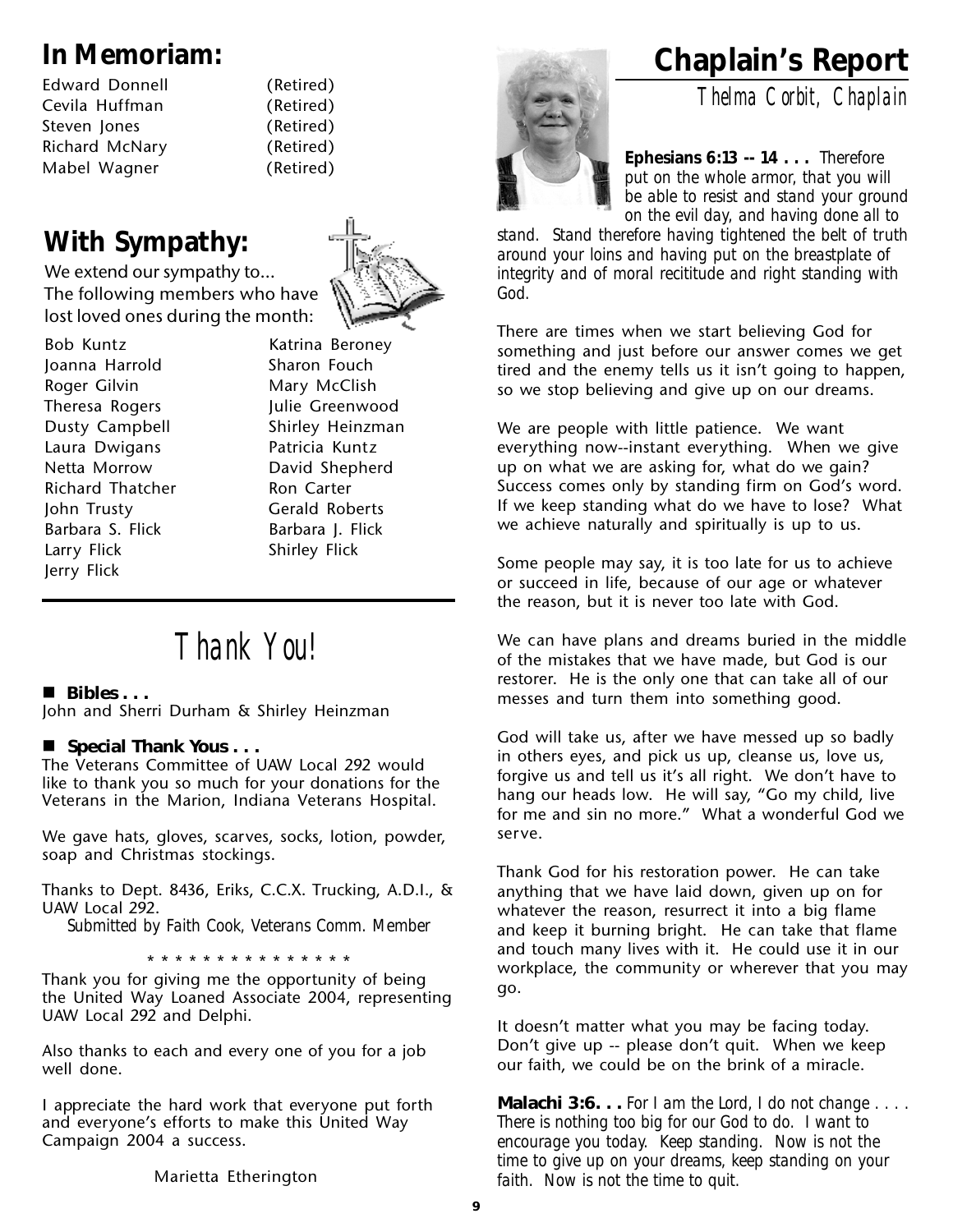- Social Security's bonds are just as real as the Treasury bonds held by private investors. Like every other Treasury bond, these Trust Fund assets are backed by the full faith and credit of the U. S. Government, and are considered the benchmark of security in global financial markets.
- That these bonds are paper assets does not in any way reduce their value. All pension funds, 401(k) accounts, and mutual funds hold paper IOUs, as would the individual accounts that the privatizers recommend. The bonds held by the Trust Fund are, if anything, more secure than other paper assets given the ironclad commitment of the U. S. Government to honor its debt obligations. It is dishonest to say that these bonds are worthless when they are held by the Social Security Trust Fund, but extremely valuable assets if held by private investors.

Myth: Privatizing a portion of Social Security is necessary to ensure the long-term solvency of the program.

Fact: Privatization does nothing to help ensure solvency. In fact, it would create a crisis that does not now exist by making Social Security's projected long-term financing shortfall much worse, and would lead to dramatic cuts in Social Security benefits.

- Most "partial privatization" proposals are based on a 2% diversion from the 12.4% combined employeremployee payroll tax (or 17% of the total).
- ♦ A 2% diversion would drain nearly \$1 trillion from the Social Security Trust Fund over just the next 10 years, and trillions more after that. How can Social Security continue to pay promised benefits while 17% of its expected income is directed elsewhere? It can't. Social Security's ability to pay benefits would be severely impacted, which would then require huge cuts in guaranteed benefits.
- A 2% diversion would clearly have a damaging effect on the solvency of the Trust Fund. It would hasten the date by which Social Security could no longer pay 100% of benefits by 15 years - from the current 2038 to 2023.

Myth: Supporters of privatization have said that individual accounts would provide much higher rates of return than Social Security can provide, and that continuing the present system is particularly disadvantageous to younger workers who would do much better under a privatized system.

Fact: These "rate-of-return" arguments are flawed by the use of exceptionally high estimates of projected annual returns from stocks that are totally inconsistent with the slow economic growth forecasts unused by the Social Security actuaries; in addition they invariably ignore the transition costs of switching to a privatized system, the risks associated with the stock market and the differences in administrative costs.

- ♦ Olivia Mitchell, an economist and Bush Commission member, has conceded in an earlier study that if you factor in transition costs and risk, privatization will not generate a higher rate of return than can be obtained from Social Security.
- Privatization supports ignore the fact that Social Security is not an investment program. It is a social insurance contract designed to insure workers and their families a decent income when they are no longer able to work due to disability or age and modest income protection for the families of younger workers who die prematurely.
- Four out of every ten Social Security beneficiaries are not retired workers. They are disabled workers and their spouses and children; the children and surviving spouses of workers who die young; the non-working spouses of retirees; and elderly widows and widowers. For average wage earner with a family, Social Security survivors' and disability benefits are roughly equal to a \$354,000 life insurance policy and a \$233,000 disability insurance policy. Payments for disability and survivors' benefits to workers and their families make up about one-third of total Social Security outlays.
- ♦ A recent study by the Century Foundation demonstrated that a 2% diversion of payroll taxes into private accounts would require a cut in guaranteed benefits of 54% for an average wage earner under age 30. Individual accounts would not make up the difference. Even assuming a very optimistic scenario for investment returns and administrative costs, average wage earners and lower wage earners would still lose 20% and 29% of retirement income, respectively.

#### *Delphi-D Alumni Club Programs - 2005*

January 20 - Johanning Civic Center - Colonel Beebe - Commander Grissom Air Reserve Base February 17 - Johanning Civic Center - Rosemary Hammon - Boat Builder Extraordinaire March 17 - Kokomo Country Club - Catherine Stout - "Everything About The Harp" **\*** April 21 - Johanning Civic Center - John VanNatta - Head of Miami Correctional Facility May 19 - Kokomo Country Club - Rosemary Shanks - Back by Popular Demand **\*** June 16 - Johanning Civic Center - Drs. Murphy & Fantuzzo - Dentistry for the Ages

> $\star$  **KOKOMO COUNTRY CLUB MEETINGS ARE BREAKFASTS AND REQUIRE A TICKET<br>Call Hughette Love @ 457-0718 -- ALL MEETINGS BEGIN AT 9:00 A M CALL HUGUETTE LOVE @ 457-0718 -- ALL MEETINGS BEGIN AT 9:00 A.M.**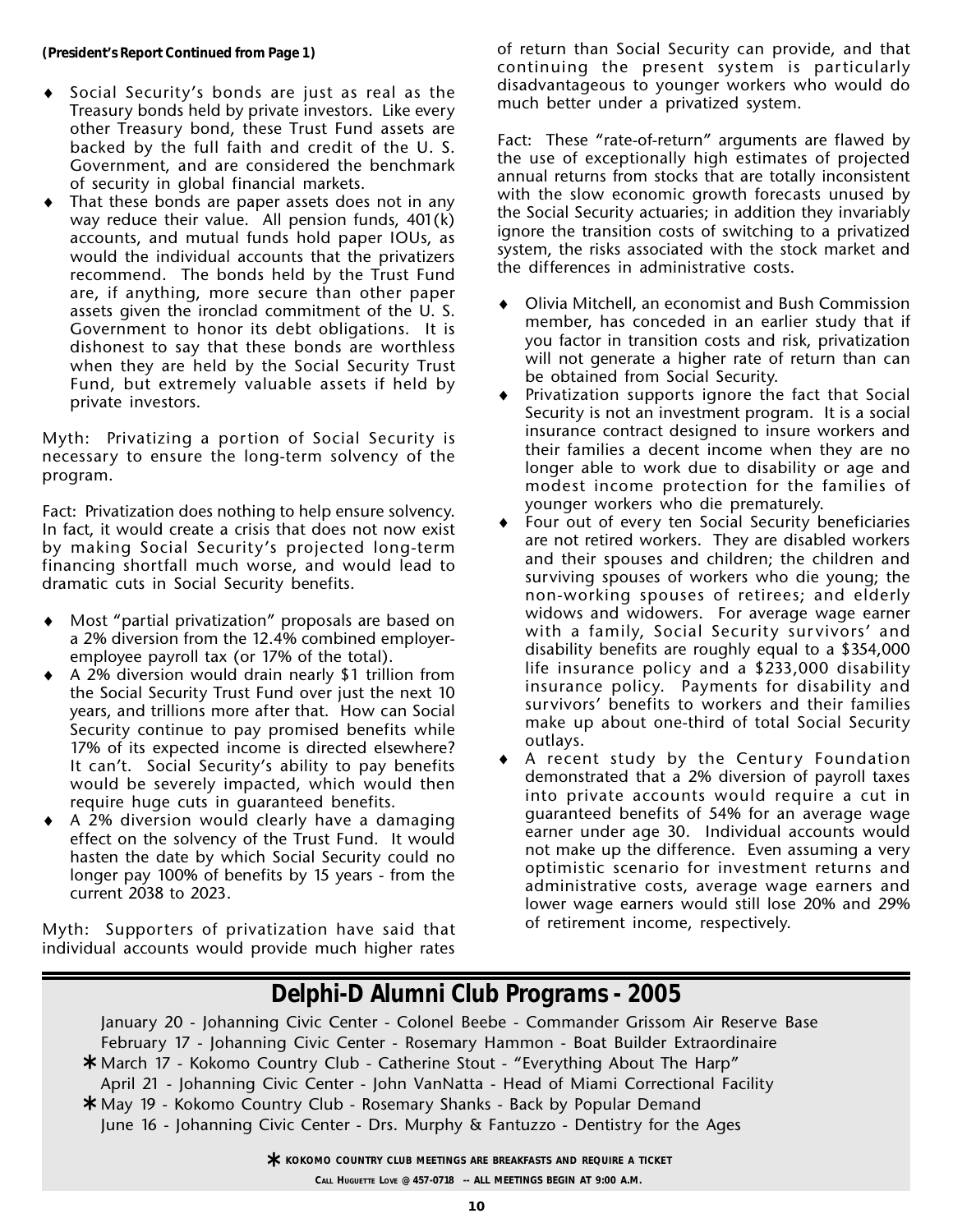#### **Retiree's Corner --** *Sue Conner, Chairperson*



Here we are in a new year again 2005! My how time flies. This year has been a very busy year with the elections and all the new things our retirees have gotten involved in. There are so many things out there to get involved in that there is no way anyone who retires should be

bored. Our ladies and gents at the hobby club can certainly tell you that.

Everyday is a new day with something that needs our help, whether it is volunteering to help one another with a new project, learning a new step in line dancing, playing hands and foot, writing a letter, exercising or being called on to help in a community project. Our retirees are always there ready to meet the need.

I personally cannot begin to thank them enough. There is Madonna, our wonderful lady who plays

the piano at our retiree meetings. She sure makes a difference (she drowns out my horrible singing - thank God!) Also all our kitchen help making our lunches go smoother. I wonder how many pies Margaret Conwell and her sister Geneiva Taylor have cut for us. Thanks ladies!! We sure did peel a lot of spuds last year for fund raisers and get togethers, along with our biscuits and gravy and Nobie's scrambled eggs.

All I can think of is the wonderful feeling I get just being part of a great group of people like our Local 292 retirees. There are so many I don't have the space to name them all. So, I just want to say thanks to all. If your name is Peter, Paul, Mary, Maggie, Yvonne, Betty, Don, Dick, Joe, Millie, Nick, Bill, Gracie, Jim, Nobie, Bobbie, Jean or Mrs. Scrubber.

Thanks also to my Retiree Board, Midge Collett and Local 292 staff for their help, support and friendship.

#### **From the Hart of the Retirees --** *Submitted by Mickey Hart, Retiree*

**On national election standards:** With the 2004 presidential election over except the shouting, it's time to take a hard, close look at what continues to go wrong with our voting process.

We think it's good fortune - along with a bigger margin for the winner and no massive irregularities in counting votes - that allowed the nation to sidestep the sort of morass that occurred in 2000. Recounts would have been especially ugly in states that have gone to purely electronic voting systems that leave no paper trails.

In Ohio, an electronic voting machine without paper backup gave President Bush 3,893 votes in a

precinct where poll records showed only 638 people had voted. And in one North Carolina county, 4,500 votes were lost because officials thought a computer that stored ballots electronically could hold more data than it did.

There's nothing pretty, or fair, about elections that depend on recounts of ballots flawed by 'hanging chads' or lost in paperless systems. We were lucky this year. But we fear that a rerun of the Election 2000 debacle is waiting to happen if Congress doesn't set national standards for electronic voting machines and insist on them leaving paper trials for final accountability.

### **Trustees Report --** *Submitted by Jim Shelton, Trustee*

ARE YOU BEING BUGGED? . . . Sadly, this New Year may bring you a renewed aggravation with telemarketing calls, which now may even include your cell phones. The Federal Government has created a national registry to make it easier for you to stop most of these unwanted telemarketing calls. If you are receiving unwanted calls, here is how to battle this invasion of privacy. Call the **"National Do Not Call Registry"** at **1-800-382-1222 or online at** *WWW.DONOTCALL.GOV***.**You must call this number separately with each individual home phone or cell phone you wish to have listed. There is no fee for this service. **Here's hoping you have a bug-free New Year!**

As Trustee's, we have had a busy year with the upkeep of the Union Hall, while still trying to stay within our budget constraints. As far as recent

progress with our union hall's office renovation, work has been completed in the restrooms, and we hope to have the two offices ready later this month.

This January, your Executive Board will meet on the 2005 budget, which we plan to present to our membership during February's three union meetings.

We still have some items in the gymnasium FREE to any member wanting them. Very soon we will find it necessary to donate these items, but we wanted to give our members one last opportunity to acquire some of these *'treasures'* before we do so.

**Attend your Union Meetings and become a part of the process! Have a Happy New Year!!**